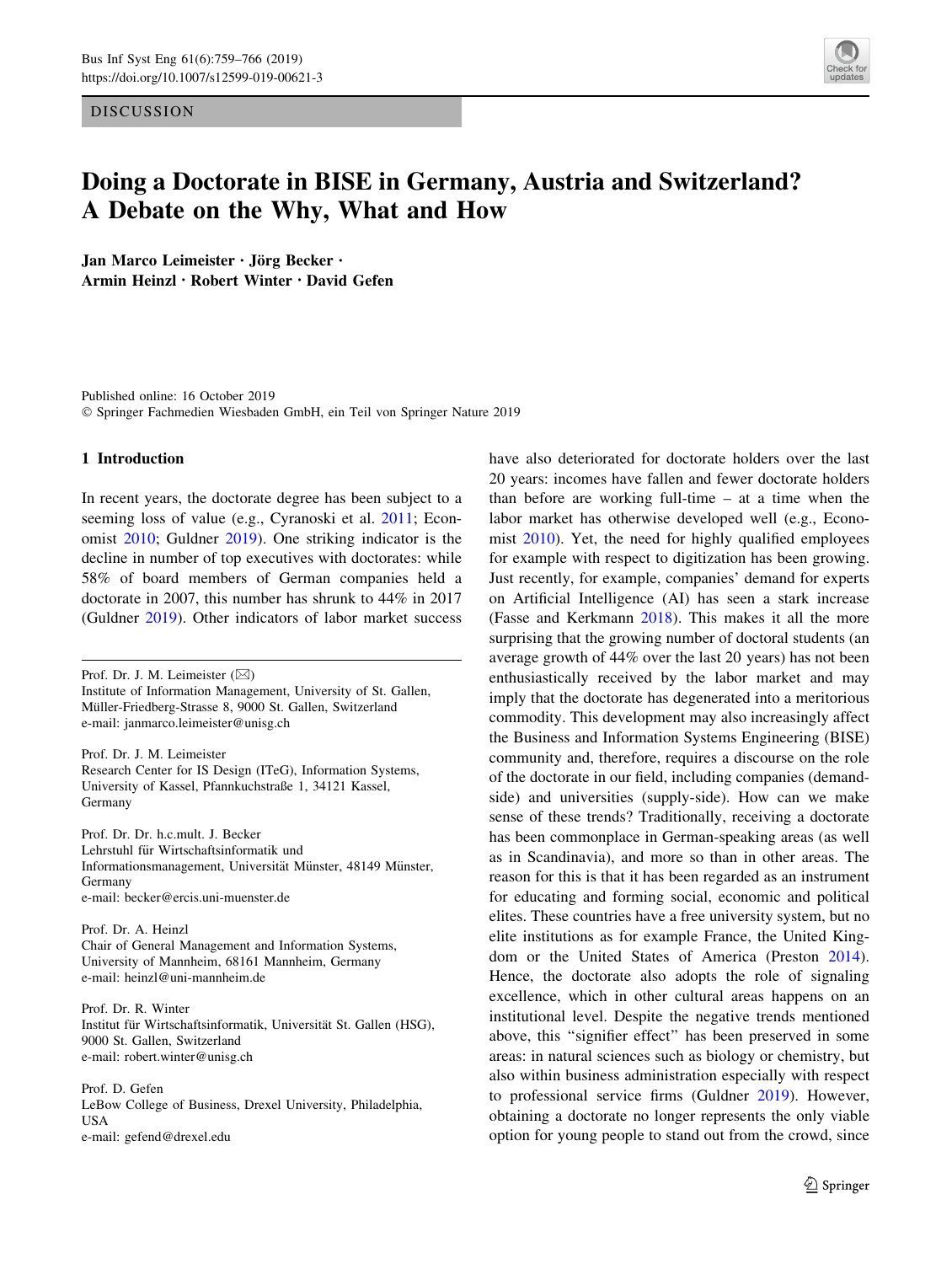many alternatives are now available to them, be it a stay abroad, an MBA degree, or a visit to the start-up scene.

This raises the question as to whether one can proceed from a special culture in these countries or whether one should explicitly play a different role, for example analogous to the Anglo-Saxon system only with doctorates that essentially prepare for an academic career? This change of course deprives a university of the important network of professionally successful alumni. Moreover, this may further strain the problem of an overcrowded academic labor market (Cyranoski et al. [2011;](#page-7-0) Sauermann and Roach [2016\)](#page-7-0). However, it could bring an institution, if it is strong in international research, on par with the doctoral education of elite Anglo-Saxon universities. Otherwise and if one remains with the current system, the question naturally arises of what universities must do and offer in order to get the best candidates for these doctorates and, accordingly, also train them for high level positions in business – a question very relevant to the BISE community as a provider of potential executives with capabilities needed in managing digitally enabled organizations. In this regard, I especially see the following challenges for doctoral education in our field:

- Relevance Versus Rigor In the past years, we have experienced a push towards more rigor in BISE research, often at the expense of relevance. This has important implications for the business and societal value of the doctorate. It is true that more researchers from the DACH region successfully publish in basket journals. On the other hand, research today often comes in the form of high-level theoretical insights that are often outdated at the time of publishing and, therefore, only bear little relevance to contemporary business practice. Moreover, the lengthy – often years-long – and tedious process of working on refining an article does not support doctoral students in acquiring those skills needed for a career in the fast-paced world of business or support a quick transition into practice [the average doctorate in 2017 took 4 years in comparison to 2 years half a century ago (DZHW [2014;](#page-7-0) Preston [2014\)](#page-7-0)].
- Company- Versus University-Based The environment in which we as BISE scholars perform research has undergone a dramatic transformation. One of the fundamental changes concerns the availability of information – we have moved from a world where information was scarce towards one where information is largely freely available and access is not hindered by organizational boundaries (De Meyer [2013\)](#page-7-0). Traditionally, universities, with their oligopoly on information, were the best place to perform research and to train knowledge-workers and experts. Today, knowledge

generation is increasingly pluralistic with players such as think tanks, policy institutes and companies – especially so in BISE. In some fields, like for example AI, universities are already lagging far behind their counterparts in practice. They represent no longer the foremost engine of knowledge generation. Thus, the "expertise" of doctorates is often outdated or too specific when they enter the labor market.

• Interdisciplinary Versus Disciplinary A final issue concerns the nature of our work: writing reports on experiments, giving academic presentations and conducting in-depth 6 months literature reviews is not useful nor sufficient in a world where knowledge needs to be understood quickly and explained in simple terms to larger audiences. In this regard, we may have reached marginal, declining returns on disciplinary research (still the modus operandi in our field) (Eymann et al. [2014](#page-7-0)). The interesting research problems, namely those that address societies' ''wicked problems'', require multidisciplinary approaches, i.e., where solutions come from a combination of different disciplines. Most notably, digitization increasingly challenges disciplinary boundaries and, therefore, raises the need for highly qualified specialists for cross-solution and crossdisciplinary issues ("T-Shape"). Thus it is, therefore, surprising that there are still few doctoral students in BISE working in multi-disciplinary teams.

What are the lessons we might want to learn from the contributions of practitioners (demand-side) and distinguished academics (supply-side) in our field? Many associated with BISE are concerned about the current state of the doctorate. While some seem to cope with current challenges, others quarrel with them. It is of utmost importance for universities, businesses and society to find answers to the questions of why and how to do a doctorate in BISE? Against this background, we hope that the debaters' positions contribute to an inspiring discourse on the future of the doctorate in our discipline.

Jan Marco Leimeister

### 2 What does Practice Think? Who Hires our Doctorates and Why?

According to the industry partners I have spoken to in the course of organizing this discussion section, doctoral graduates are still interesting prospective candidates for a wide range of positions in organizations. Both, corporations as well as professional service firms, value doctoral graduates for their ability to conceptualize new and complex topics, their ability to independently drive a project forward, and their specialist knowledge. Therefore, they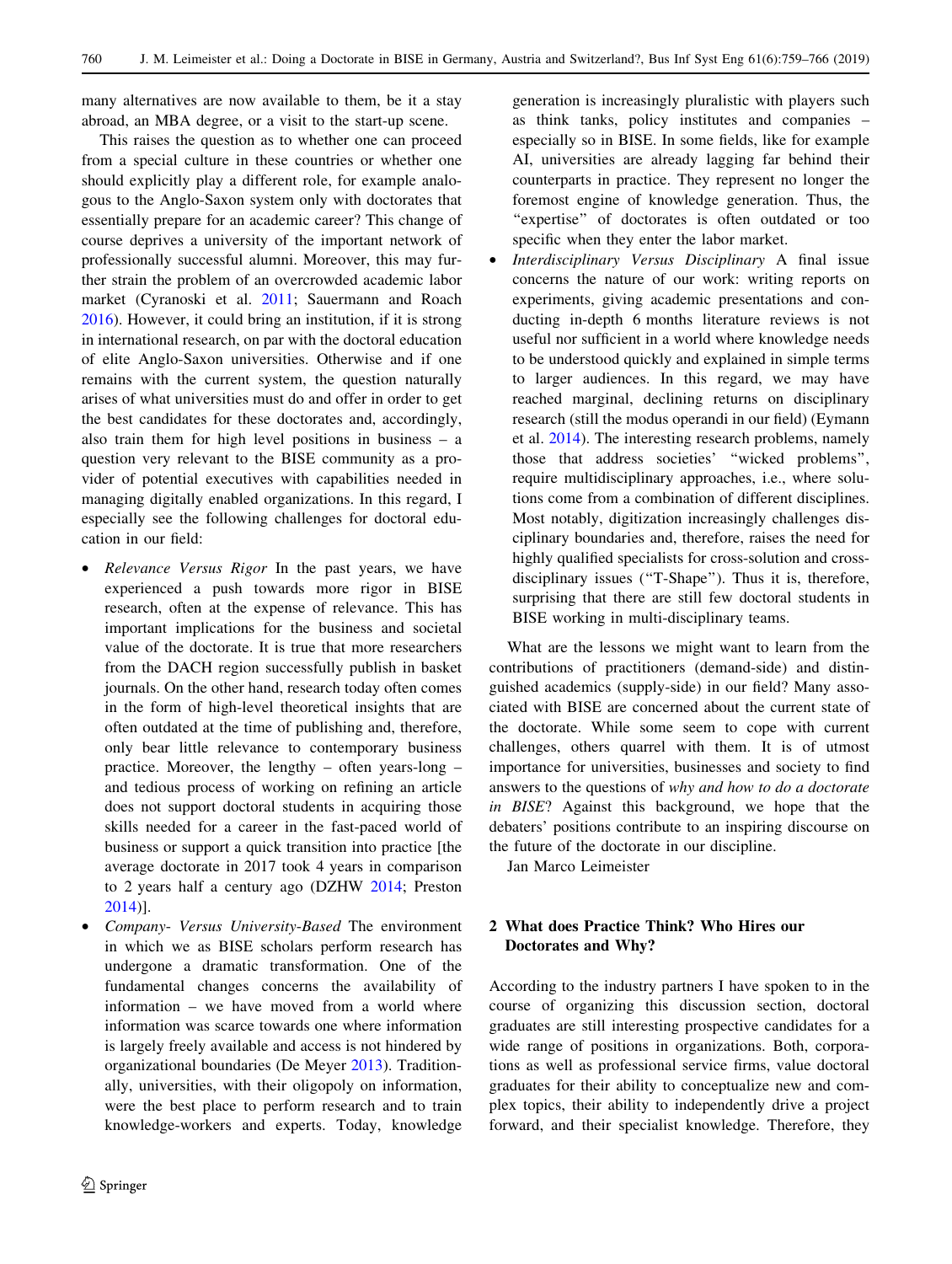regularly employ doctoral graduates for positions with a strategic focus such as assistants to the executive board or as management consultants as stated by Andreas Maier, CIO of AXA Switzerland, and Dr. Sebastian Klapdor, Partner at McKinsey & Company:

- Andreas Maier, CIO of AXA Versicherungen AG ''For me, above all, the continual strategy development process is an important and suitable field of activity for prospective doctoral graduates in our organization. Although I could also approach classic management consultancies for this kind of task, I see a more sustainable path in hiring the best strategic talents with strong conceptual and structural skills. Therefore, I have chosen to regularly recruit top-educated doctoral students from the best institutions in the field of BISE as assistants to the executive board. They have a strong conceptual skillset coupled with the ability to abstract from the concrete problem and to independently drive a project forward. Moreover, they are accustomed to anticipating strategic developments, familiarizing themselves with new complex topics, structuring them, and packaging them with business knowledge so that they can be discussed in a 'board-compatible' way. After 2 or 3 years, these talents are usually ready to take the next developmental step in a large company like ours, typically in the fields of corporate development, leadership, strategic transformation and change. For many years, I was able to accompany some of these doctoral graduates and each of them found an extremely exciting careers in a large, international company''.
- Dr. Sebastian Klapdor, Partner at McKinsey & Company ''Applicants with a doctorate are interesting for us, because they have learned to deal with complex tasks in depth. In addition, they often have a great deal of specialist knowledge in individual specialist areas, which in particular our clients greatly appreciate. This is why our fellowship program offers our colleagues the opportunity to take a break after 2 years for another academic degree such as a doctorate or MBA. The doctorate is very popular with our consultants: about 70% decide on a doctorate during their time off.''

## 3 Jörg Becker, Full Professor and Chair for Information Systems at the University of Münster, Germany

A doctorate in the BISE domain is still a unique career path, which opens many doors in research as well as in industry. However, to achieve this in today's society, the doctorate should be interdisciplinary and have a clear practical relevance.

Doing a doctorate in BISE is a promising career decision, as it presents the unique opportunity to focus on a specific and innovative topic for a longer period. Additionally, it shows how one is able to address a relevant topic in a structured and methodologically sound way. Third, especially in the BISE-domain, the doctoral student has the chance to advance the world we live in through innovative technological solutions. These solutions often have a viral effect due to their technological basis, which is easily accessible all over the world. Nearly all innovations that disrupt today's business are either based on IT, somehow driven by it or at least supported by it. Therefore, the active choice towards a doctorate in the BISE-domain is the best decision a prospective young researcher can make. One might argue that these technological skills could just as well, or even better, be acquired in a start-up or technologically oriented company. While it might be true that one can acquire similar skills in practice, a PhD candidate will additionally extend the existing body of knowledge in their domain in a structured way, which most industry involvements do not support.

However, a good mixture of university-based and industry-based research can be the key to success in training doctoral candidates. In the first job interview after having received their doctorate, frequently the question is raised whether he or she has ''real'' work experience and how the time at the university prepared him or her for an industry career. A close connection to industry (e.g., through joint research projects) helps to ensure the relevance of their research as well as preparing them for their time after the PhD – possibly outside of the theoretical world of the university. The necessary theoretical rigor is a prerequisite for earning the doctorate degree. It is taught throughout the PhD program and indirectly enforced through the publication system of our top conferences and journals.

Addressing the issue of disciplinary versus interdisciplinary research, I agree that many research domains focus too much on themselves and do not look beyond the horizon. From my point of view, BISE is in its very nature an interdisciplinary research field. The IT systems that we design, build, or investigate are always related to a human who controls or is influenced by them. Therefore, I agree with the statement that more doctoral students should work in multi-disciplinary teams and projects, but I do not think that it is a major problem in our domain. Some good examples of interdisciplinary collaborations within our field are, e.g., BISE with psychology (Ellwart et al. [2019\)](#page-7-0) or BISE with mathematics, statistics, and the media industry (Becker et al. [2019\)](#page-7-0).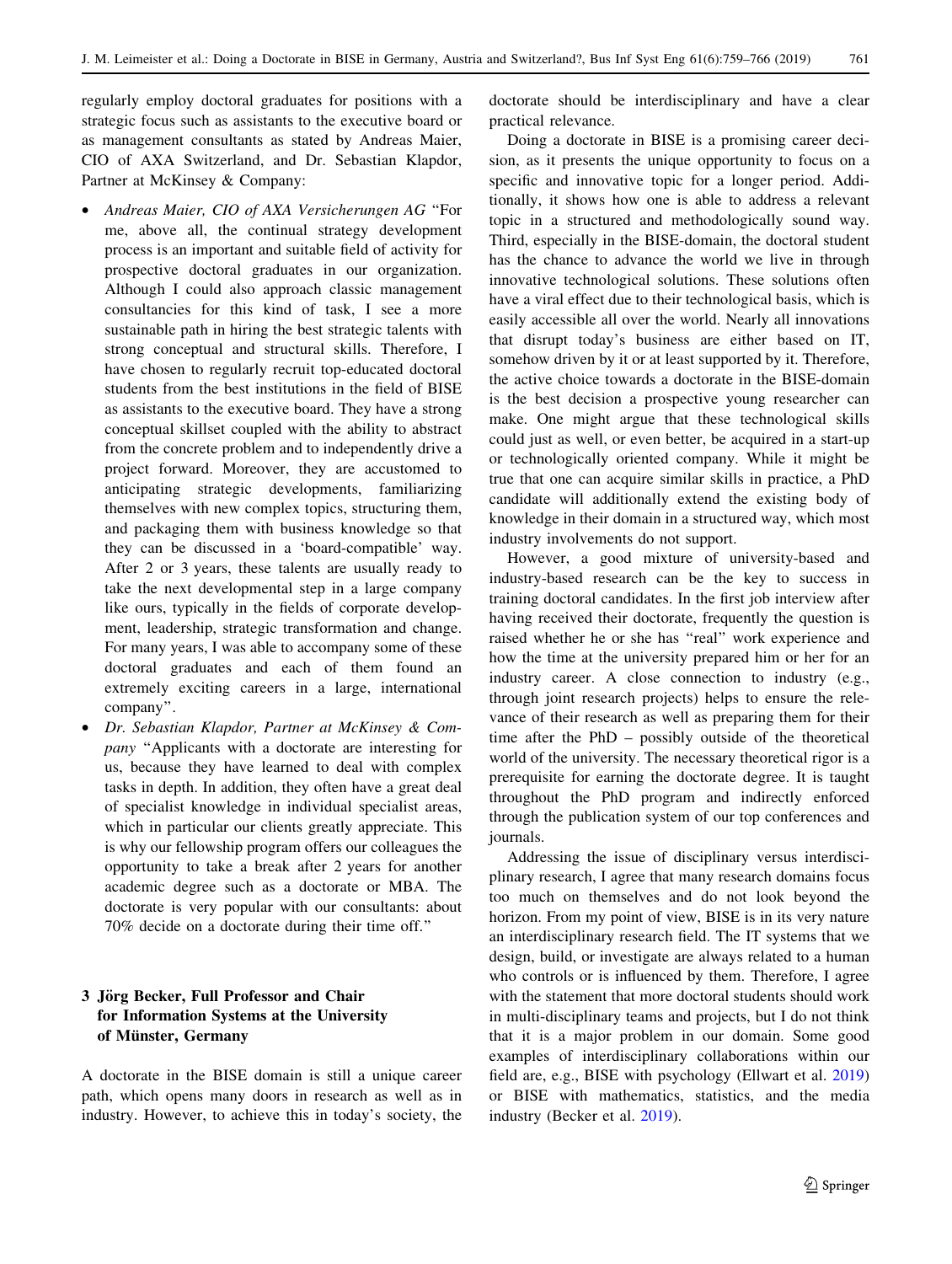A central skill a PhD candidate should acquire resp. improve is the ability to structure. This is a central objective of my doctoral program (Bergener et al. [2019\)](#page-7-0) and something that any BISE PhD candidate will improve during his doctorate. Problems and challenges are multifacetted and are often encountered in unexpected situations. The ability to structure a problem and design a structured and methodologically sound solution approach is the key to success (in research as in practice).

Another aspect that I try to get my doctoral candidates acquainted with is the ability to quickly become familiar with new – so far unacquainted – topics and assignments. It is my belief that, even though a doctoral thesis means to focus on one topic and become an expert in a very specific domain, it is just as important to have a wide portfolio of skills and be able to adapt quickly.

Our doctoral program at the University of Münster recently received a major update. The examination regulation specifies that every PhD candidate acquires five certificates on a variety of academic as well as methodological topics. These can be earned through seminars, doctoral consortiums, or selected conferences. My chair of Information Management and Information Systems at the University of Münster "produces" around four to five PhDs per year and our department of ''Wirtschaftsinformatik'' more than ten PhDs per year. As outlined above, my goal is to train the candidates for a variety of ''markets'', positions and challenges. Therefore, nearly any employee with any kind of background can become a PhD candidate at my chair. However, a personality trait which I specifically value is the ability to work independently.

Recent focus topics at my chair have been process modelling, data management, retail and ERP systems as well as e-government. My recent graduates ended up in different positions, ranging from innovative start-ups over consulting firms to established firms from different domains. About twenty of them now work as professors in universities or universities of applied sciences (about equally divided). This shows that there is no contradiction between training them for work in industry or in academia.

There are many relevant research streams within BISE which will persist and still be relevant in 10 or more years. With respect to the business process management (BPM) department, I expect the domain to stay true to its roots as well as address promising new topics. We discussed some of them in the recent BISE anniversary article ''Views on the Past, Present, and Future of Business and Information Systems Engineering'' (van der Aalst et al. [2018](#page-7-0)), such as Industry 4.0, Internet of Things (IoT), Blockchain, Data Science and Data Analytics, as well as Sematic Process Modelling Languages, Process Mining, and using AI techniques.

In a nutshell, I believe that the environment of BISE doctorates and the doctorates themselves have undergone many changes and will continue to do so, but they have neither lost in relevance nor value.

# 4 Armin Heinzl, Full Professor and Chair for Information Systems at University of Mannheim, Germany

The reasons ''why'' for a doctorate are multi-faceted. It is a unique lifetime decision for individuals who are passionate to work on an exceptional project for creating new knowledge. In other words: it is the decision to innovate and to feed back the results to reality. In the age of digital innovation, this has become a key capability for every professional, manager, and academic. Thus, a doctorate combines relevance and rigor, delineating our discipline as a real science. Digital innovation involves (1) identifying significant unsolved problems, (2) deriving a research problem and decomposing it, (3) deploying rigorous research methods for problem-solving, (4) offering a theoretical or technological contribution to our field, and (5) ingraining the contribution into reality.

The University of Mannheim offers two trajectories for "how" to pursue a doctorate: (1) as a research assistant with a moderate portion of graduate courses and a salary; or (2) as a doctoral student in the Center of Doctoral Studies in Business (CDSB) on the basis of a scholarship [\(https://gess.uni-mannheim.de/doctoral-programs/business](https://gess.uni-mannheim.de/doctoral-programs/business-cdsb.html)[cdsb.html](https://gess.uni-mannheim.de/doctoral-programs/business-cdsb.html)). The CDSB was established through the German Excellence Initiative.

Is the traditional research assistant model geared towards relevance and industry while the CDSB model targets rigor and academia? No – not at all! Both models compete against each other but are permeable. Students that prefer a structured learning environment opt into the CDSB model. Candidates who want to enjoy academic freedom prefer the research assistantship. Both models encourage multidisciplinary work. We admit psychologists, engineers, computer scientists and other backgrounds in both models. The CDSB integrates valuable content and methods from economics, the social sciences, psychology, and computer science. But courses are also open for research assistants. If a doctoral student intends to ingrain field work, she/he can do so under both trajectories. Industry projects focus on practical problems and offer funds for financing research. They can be integrated into the CDSB model after 1.5 years, freeing up scholarships for the next generation of doctoral students. Anything goes and the structures are permeable!

The ''what?'' is similar for both trajectories and must be developed by the doctoral student. It should not be merely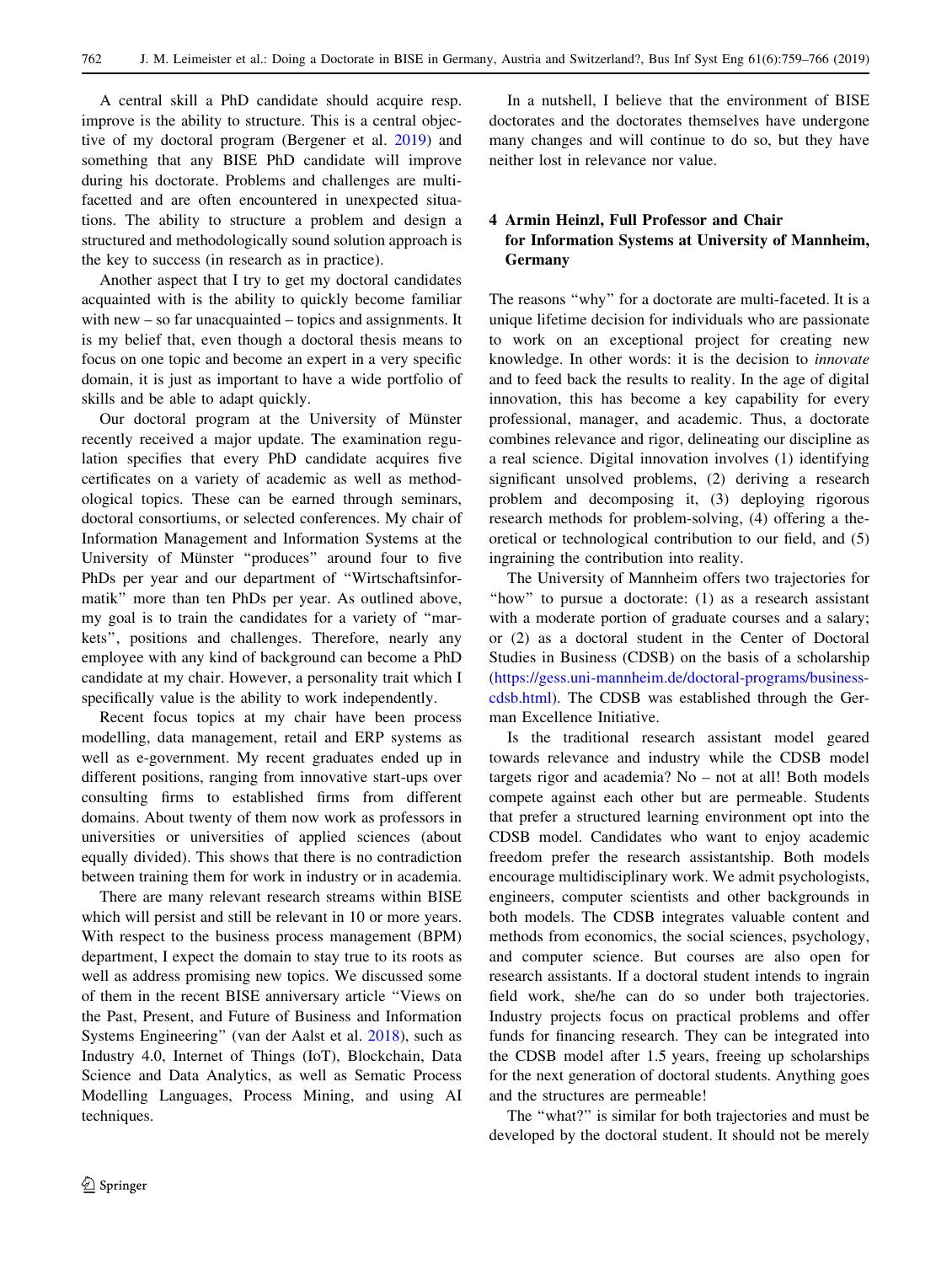a functional or rational research question. It should be ingrained by her/his passion and self-interest. Sense-making may be induced by social, economic, or technological problems. It is propelled by multi-disciplinary and personal inclination and disposition. Some doctoral students prefer theorizing, modeling and empirical testing, while others prefer designing, implementing and evaluating technological artifacts. There is nothing more practical than a good theory<sup>1</sup> and there is nothing more instrumental than a good technology. Anything goes! Doctoral students should follow their aspirations and desires. Our mission is to direct them towards the future and reality.

Under both trajectories, the doctoral student's theme and method desires must fit the capabilities and interests of the prospective research environment. The "fit" is highly important since knowledge creation is an iterative, yet recursive process that requires the support of experienced researchers. Although the degree will be an individual achievement, knowledge generation follows a team-based logic where socialization, knowledge externalization and knowledge recombination play decisive roles (Nonaka and Takeuchi [1995\)](#page-7-0). Therefore doctoral students should reach out to experienced researchers and integrate into their environments. The advisors will guide the doctoral student and determine whether the ''what'' and the ''how'' in the research proposal are promising and substantial. ''Integrating'' also includes building strong relationships with the advising professors, other doctoral students, and industry or societal stakeholders. This includes presenting one's own research at international conferences and in the field, and, presumably, conducting research visits in other institutions and in organizations. The ultimate plan is to document research results in renowned outlets and to feed back the new knowledge to the field. Developing new knowledge is anything but trivial and the process imposes many impediments. Hopefully, the outcomes are pioneering, and the environment is enjoyable (Heinzl [2008\)](#page-7-0).

Which model is better? A research assistantship is less formalized, offers less course work and provides more capacity for field work. It follows the traditional model in Europe's German speaking countries and beyond. But it requires the student to be more proactive in studying and acquiring method skills. The doctoral program follows the Anglo-Saxon tradition and infuses instrumental knowledge through courses during the first three semesters.

Is there a clear recommendation? – No, there isn't. Young scholars should follow their aspirations and desires. The world is too fascinating and too complex to predetermine strategic choices. The decision towards one approach should be ingrained in the doctoral students' passion and motivation for relevance and rigor, industry and university, as well as disciplinary and multi-disciplinary work. The doctoral degree will ultimately be the same. Our dual approach helps us to attract global talent and to improve our quality. All stakeholders involved will be better prepared for the future.<sup>2</sup>

#### 5 Robert Winter, Full Professor and Director at University of St. Gallen, Switzerland

Having supervised over 60 PhD students in my career and having served as an Academic Director of a 450 student strong PhD program (in Management) for 6 years, I am convinced that a PhD in BISE will even become more attractive for top BISE Master graduates as long as Doctoral education is organized in a flexible and professional way.

In my opinion, the major benefits of a doctorate are intact:

- Most Master graduates are well aware that Doctoral studies will be the last (and sometimes only) chance to immerse in a topic seriously – and widely independently – before starting a consulting or management career.
- In most places, at least in DACH, BeNeLux and the Nordic countries, a BISE PhD is no ''path of no return'' into academia, but is a highly valued asset in most private and public organizations (so that less than 10% of our PhD stay in academia even in the long run). E.g., the majority of the St. Gallen BISE PhDs are hired as C-level assistants or senior consultants (PhD is credited towards professional experience), fast-tracking them to general management, CTO, project management or engagement management roles.
- BISE PhDs are a unique opportunity for gaining research credentials in an increasingly VUCA world: DBAs are (rightfully) perceived as less challenging (applying research rather than doing genuine research), MBAs are mostly redundant for BISE graduates, and on-the-job education may be research-related, but clearly lacks status recognition.

However, several developments challenge the BISE PhD success story. Some universities morph their Doctoral education into tightly (and centrally) organized programs with pure academic focus, some companies aim to integrate universities into their on-the-job talent development programs, some polytechnics strive to award PhD titles

<sup>&</sup>lt;sup>1</sup> Many sources attribute this citation to Kurt Lewin. However, there is evidence that it is from Immanuel Kant or Ludwig Boltzmann. See Billig [\(2015](#page-7-0)) or Wikiquote [\(2019](#page-7-0)) for details.

<sup>2</sup> Many thanks go to Monica Fallon, University of Mannheim, who mirrored my thoughts and perfectioned my statement.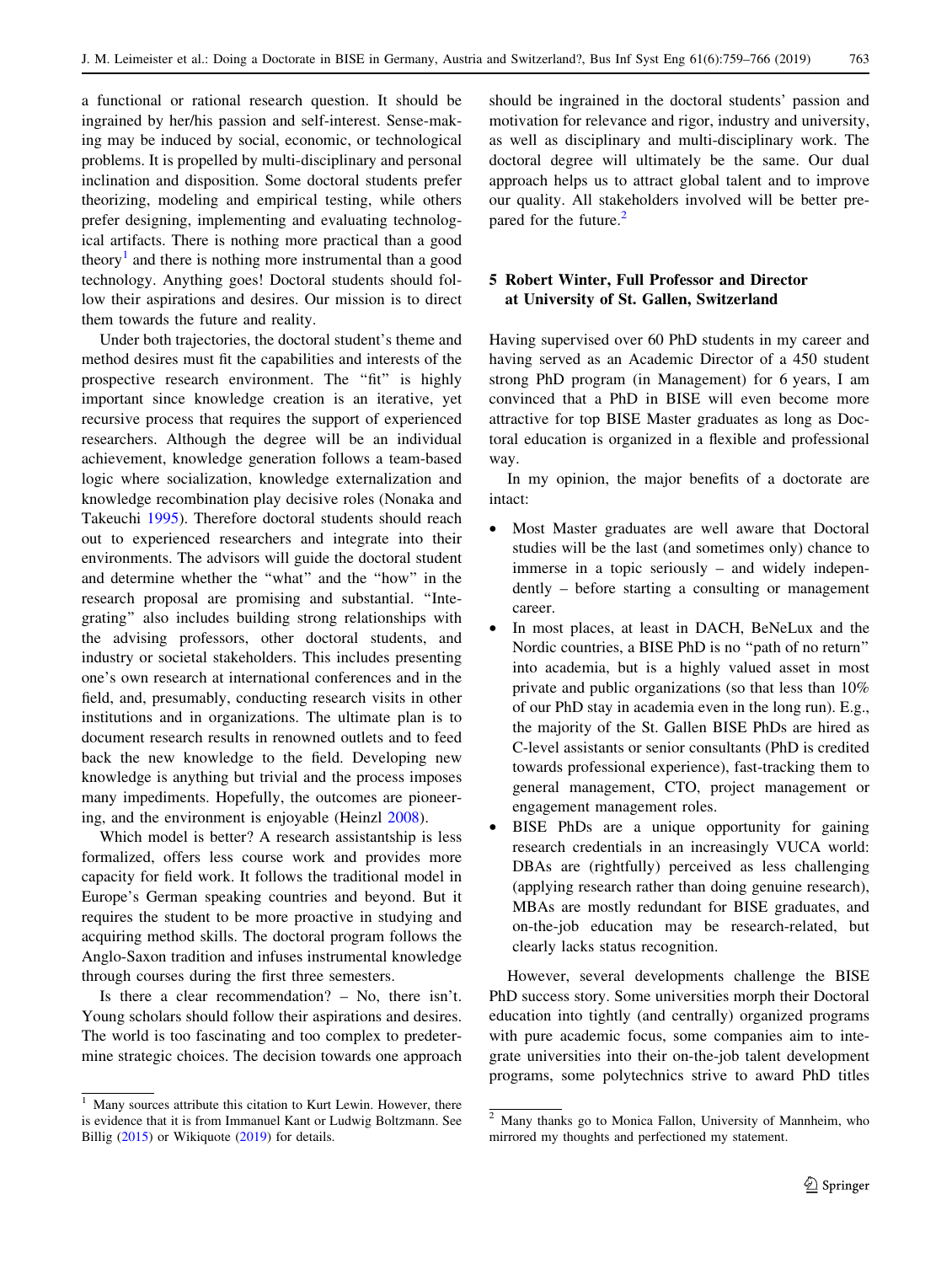(instead of more appropriate DBA titles) for research-oriented practice projects, and some international educational institutions offer distance PhD programs.

University brand value, research standing and a broad graduate base alone, however, do not secure a successful Doctoral education in an increasingly dynamic and varied educational and economic environment. In the case of St. Gallen, we had to fundamentally overhaul Doctoral studies twice during the last 15 years. The major changes were centered around managing flexibility and diversity, as well as increasing transparency and professionalism. We believe that universities and professors should work towards establishing certain prerequisites:

- PhD projects should follow a professional and dependable development process. Assurance of learning needs to be institutionalized and personal involvement (of both the PhD student and their supervisors) needs to be based on transparency and professionalism – such as following a reference process, having regular feedback talks and establishing dual control.
- Research methods and state-of-the art theory knowledge on PhD level need to be systematically trained. Larger institutions who are able to develop and maintain offers of their own (such as the Global School in Empirical Research Methods, <https://www.gserm.ch/>; or the VHB ProDok program, [https://vhbonline.org/en/events/the](https://vhbonline.org/en/events/the-doctoral-program/)[doctoral-program/](https://vhbonline.org/en/events/the-doctoral-program/)) should open their offering to PhD students from smaller institutions that cannot afford such initiatives – and these smaller institutions should encourage their PhD students to attend.
- A critical mass needs to be maintained not only for effective teaching in early phases of Doctoral education, but also for effective peer discussions in advanced phases.
- Since the research community has become global and interactive, scientific exchange beyond supervision and peer discussion should be incorporated into dissertation projects as early and as often as possible, e.g., by involving external senior researchers in the PhD committee or by supporting cumulative dissertations where peer researchers are involved in reviewer or editorial roles.
- Purely «academic track» Doctoral programs as well as purely practice-oriented Doctoral programs close doors. To qualify for as many attractive career options as possible, program design should aim at rigorous relevance and relevant rigor, i.e., prepare PhD candidates for careers not only in academia, but also in research-oriented practice.

We have incorporated these principles in St. Gallen not only by differentiating four concentration areas for our Dr.oec./PhD in Management (Business Innovation, General Management, Accounting, Marketing), but also by offering a wide range of research method courses – both from internal and external providers. The program follows a clear structure consisting of a pre-proposal phase with focus on method education, a phase focusing on the dissertation proposal, and a post-proposal phase with focus on peer discussion.

A well-organized PhD program does not replace but support the individual student-supervisor collaboration that we deem essential for successful PhD research. We therefore intentionally avoid committees dominated by ''visitors'' and instead complement all phases by personal supervision from experienced researchers, with an external co-supervisor being encouraged but not mandatory. Decentral supervision autonomy is embedded in an environment that provides structure, increases transparency and creates incentives for offering and consuming method education.

For some years, the program was offered in two "Academic track'' and ''Managerial track'' variants that differed regarding the number of compulsory courses. Feedback from PhD graduates as well as the actually chosen career paths, however, led us to drop this differentiation – and increase both the minimum amount of method courses and the program flexibility – because the best PhDs appreciated "open doors" instead of being pushed into one or the other direction too early.

In summary, I believe the long-lasting past success and future outlook of a BISE PhD needs to be seen in a geocultural and economic context. In DACH, BeNeLux and the Nordic countries a Doctorate is not only a necessary entry step into an academic career, but also a valued asset in most private and public organizations – and this perception will only change very slowly if at all. With increasing dynamics of industry structures, business models and business technology, a post-Master education that preserves options – instead of paving a one-way path – seems to be the better choice. A DBA program or a "Graduiertenkolleg" may be attractive options to those who believe that one can make hardly reversible decisions at an age of 23. For those who want to stay flexible and not only apply other's research in a VUCA world, but instead want to do research themselves, a flexible PhD program in a professional environment will be the superior option.

### 6 David Gefen, Full Professor, Provost Distinguished Research Professor, and Academic Director of the DBA Program at Drexel University, USA

The industry and academia are changing, and with it so too is the meaning and need for a doctorate in business administration. The rise of the DBA in recent years reflects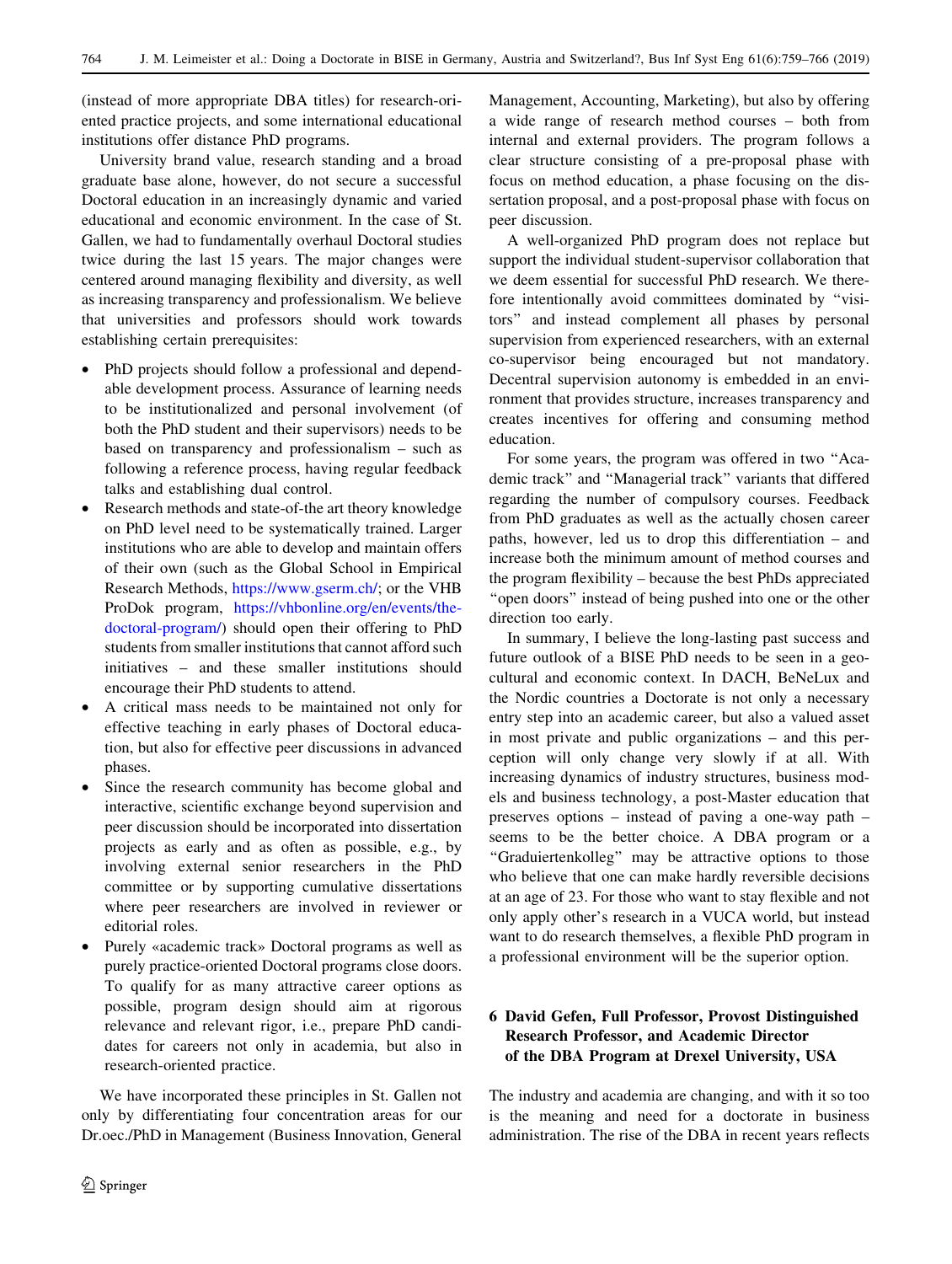in part the change in the nature of the traditional PhD in business combined with the at last recognized rising need in the industry of the value of a social sciences' thought toolkit of the kind provided by a DBA. Interestingly, there is quite an overlap in our take on a DBA and that of the other panelists to their doctoral programs. The traditional PhD in business has become less relevant to industry as it has become a more theory and top-tier journal publicationoriented process, and thus less oriented towards solving practical business needs that, important as they are to business, might repeat existing theory and thus be insufficiently novel for a top-tier journal. Rising to the challenge and addressing the open turf left by that shift in the traditional PhD in business, a DBA of the kind we confer at Drexel University in the US addresses that need. This kind of a DBA provides a thought toolkit that allows for reading theory critically for what it is and no more  $-$  i.e., that theory as taught in the Business school is not a panacea as might have been misunderstood based on an MBA, but rather a good idea that applies sometimes and in some contexts and only provides a partial answer with many problems left unanswered.

The picture is obviously more complex than that as many DBA students treat their degree as a backdoor into academia as a second career, completing the grueling doctorate process in 3 years part-time and retaining their current senior or executive positions, rather than spending 5–7 years in a full-time PhD program at a very reduced compensation level. It is not at that kind of DBA that this piece is dealing with. The DBA discussed here is a highquality research project that is geared at advising the creation of important policy papers, and that as such should have data and analysis and interpretation of the analysis that are as good as those in a traditional PhD in business. After all, an organization investing millions of dollars in a project based on such DBA research should be provided reliable and valid data and analysis and interpretation comparable to, or maybe even more demanding than, a toptier academic journal.

That expectation of a DBA highlights the key difference, but equal need for high-quality, between a DBA and a traditional PhD in business. A PhD in business and a DBA are both terminal research degrees in business, but they are not the same. A PhD in business, at least in the USA, is geared towards training academics who seek a career in academia. While some people who seek a DBA do it as an entry into academia, mostly as a clinical (teaching) position, many others do so for advancement in their profession through signaling excellence and social scientists' skills or as a prerequisite to a C-suite position. As such the population who seeks a DBA tends to be much different than those seeking a PhD. DBA applicants are mostly in their 40s and 50s. Another key difference between a PhD in business and a DBA is the type of dissertation: geared at a contribution to theory or to advising a practical policy paper. This entails a different approach to research, making a DBA more interdisciplinary and focused on measurable outcomes to the organization.

An example at Drexel University might clarify that point. In recent years we have been doing much research into the implementation of various kinds of telemedicine IT systems. The contribution we can claim to theory is meager: it is the same set of theories and the equivalent problems as with other kinds of technology adoption, making publishing a paper in a top-tier journal harder, except that these are real problems that involve millions of dollars and could affect healthcare quality and quantity. Moreover, as a DBA type research, we can provide systemand context-specific numeric recommendations as to the relative effects of each predictor, moderator, and mediator. And, crucially, while the timeline to making the results public might be 2–3 year at least in the case of a top-tier publication, a DBA study can be applied shortly after the results are available. A typical example of such DBA conclusions that could be of crucial importance to an organization, a medical center in this case, but would be ''uninteresting'' to a top-tier journal is the effect over time of a new policy that tries to increase the participation of minorities. That men and women, or people from different cultural backgrounds, sometimes perceive the value of and then adopt an IT differently, and that accordingly maybe their training should reflect these differences, is a matter well studied and nothing new from a PhD research perspective. But, that a specific policy that encouraged women, or people of lesser socio-economic standing, to use the telemedicine IT and how successful it was in numeric terms relative to the adoption rates overtime prior to that policy could be of vital importance to DBA research and to the organization that sponsored the study.

The key issue is that a PhD dissertation in the US system is supposed to create new theory. Arguably, theory is important only to the extent that someone does something with it. And that is where the DBA comes in. A DBA might as a byproduct also create new theoretical understanding, but, as envisioned, a DBA is about taking theoretical understanding, such as that created by PhD research, and actually applying it to real-world business situations to test, modify, and verify its value, by people who the industry perceive as being ''like me''. As Cervantes put it in The History of Don Quixote: ''The proof of the pudding is in the eating.'' The PhD dissertation proverbially creates the pudding, the DBA dissertation proverbially shows the value of "eating" it in applying the theory to a practical real-world setting.

In this manner, rigorous DBA programs could be the answer to current challenges sometimes leveraged against